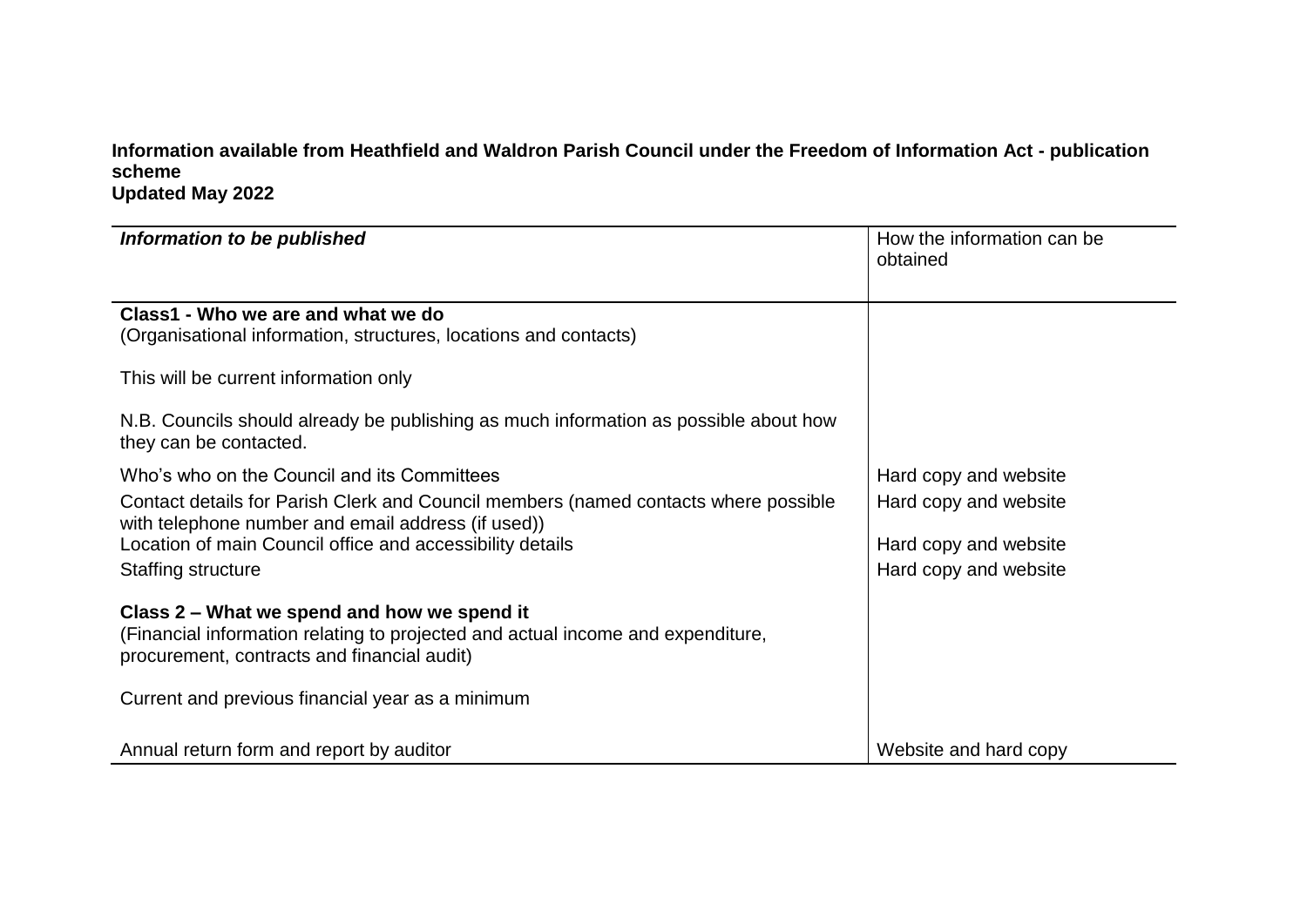| <b>Finalised budget</b>                                                                                                     | Website and hard copy |
|-----------------------------------------------------------------------------------------------------------------------------|-----------------------|
| Precept                                                                                                                     | Website and hard copy |
| <b>Borrowing Approval letter</b>                                                                                            | Not applicable        |
| <b>Financial Standing Orders and Regulations</b>                                                                            | Website and hard copy |
| Grants given and received                                                                                                   | Website and hard copy |
| List of current contracts awarded and value of contract                                                                     | Hard copy             |
| Members' allowances and expenses                                                                                            | Hard copy             |
| Class 3 - What our priorities are and how we are doing                                                                      |                       |
| (Strategies and plans, performance indicators, audits, inspections and reviews)                                             |                       |
| Parish Plan (current and previous year as a minimum)                                                                        | Not applicable        |
| Annual Report to Parish Meeting (current and previous year as a minimum)                                                    | Hard copy and website |
| Local charters drawn up in accordance with DCLG guidelines                                                                  | None at present       |
| Class 4 – How we make decisions                                                                                             |                       |
| (Decision making processes and records of decisions)                                                                        |                       |
| Current and previous council year as a minimum                                                                              |                       |
| Timetable of meetings (Council, any committee/sub-committee meetings and parish<br>meetings)                                | Hard copy and website |
| Agendas of meetings (as above)                                                                                              | Hard copy and website |
| Minutes of meetings (as above) $-$ nb this will exclude information that is properly<br>regarded as private to the meeting. | Hard copy and website |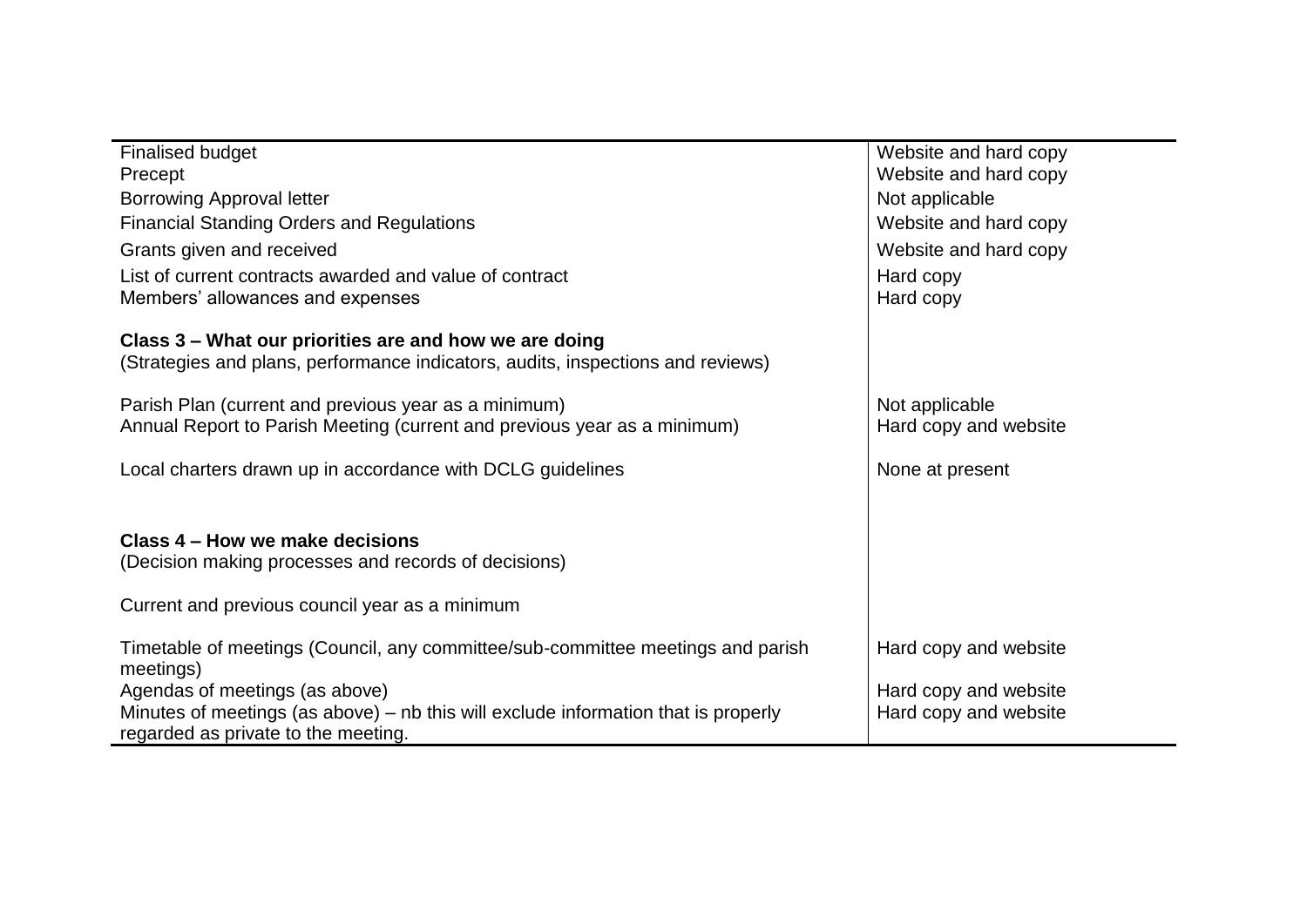| Reports presented to council meetings - nb this will exclude information that is properly<br>regarded as private to the meeting.<br>Responses to consultation papers<br>Responses to planning applications<br>Bye-laws                     | Hard copy and website<br>Hard copy<br>Hard copy and website (contained<br>within PH Minutes)<br>None at present |
|--------------------------------------------------------------------------------------------------------------------------------------------------------------------------------------------------------------------------------------------|-----------------------------------------------------------------------------------------------------------------|
| Class 5 – Our policies and procedures<br>(Current written protocols, policies and procedures for delivering our services and<br>responsibilities)                                                                                          |                                                                                                                 |
| Current information only                                                                                                                                                                                                                   |                                                                                                                 |
| Policies and procedures for the conduct of council business:                                                                                                                                                                               | Website and hard copy                                                                                           |
| Procedural standing orders<br>Committee and sub-committee terms of reference<br>Delegated authority in respect of officers<br><b>Code of Conduct</b><br>Policy statements                                                                  |                                                                                                                 |
| Policies and procedures for the provision of services and about the employment of staff:                                                                                                                                                   | Hard copy                                                                                                       |
| Internal policies relating to the delivery of services<br>Equality and diversity policy<br>Health and safety policy<br>Recruitment policies (including current vacancies)<br>Policies and procedures for handling requests for information | Hard copy & Website                                                                                             |
|                                                                                                                                                                                                                                            | Hard copy & Website                                                                                             |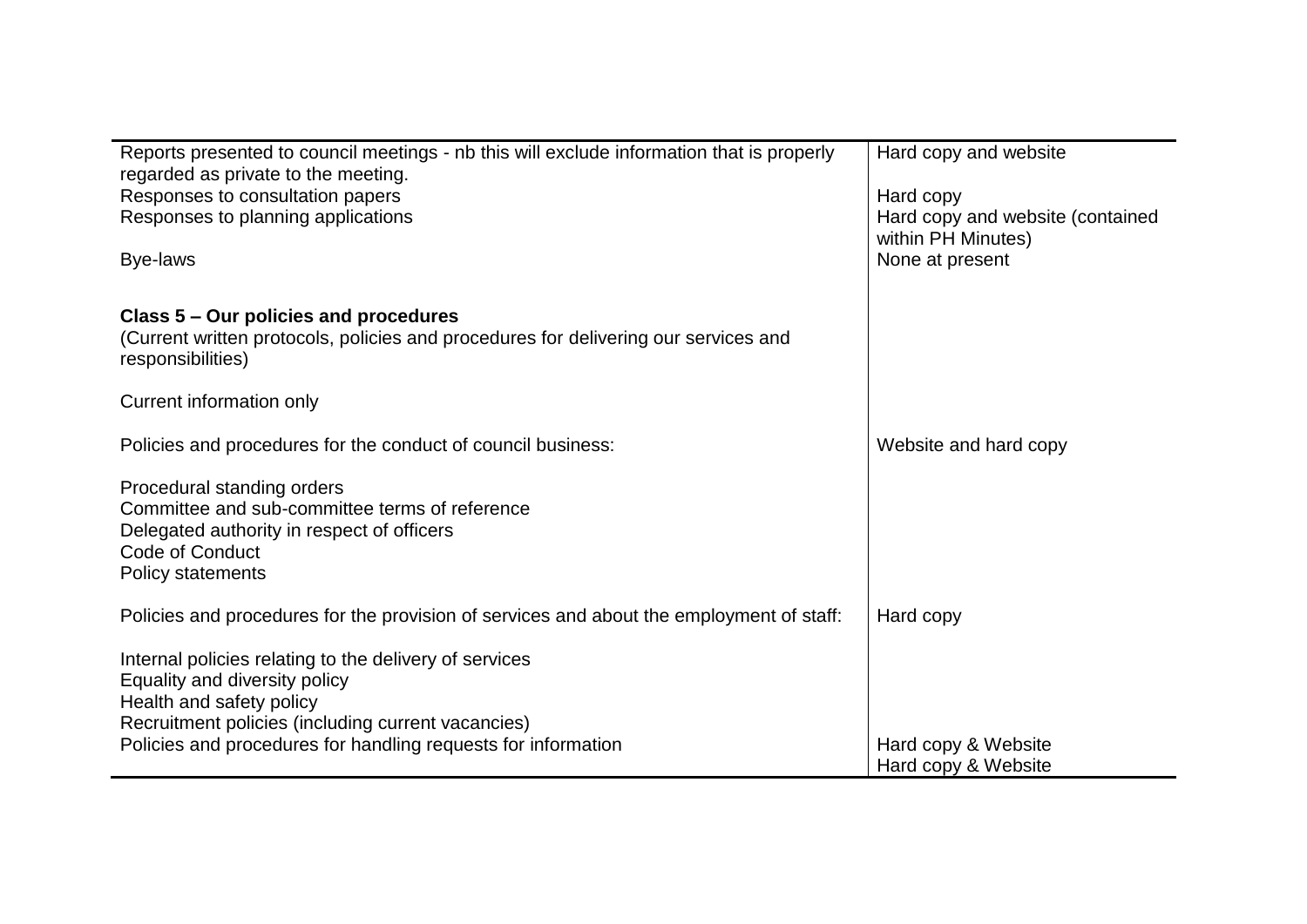| Complaints procedures (including those covering requests for information and operating<br>the publication scheme)                                                                                                                                                                                                                                                                                                             |                                                                                         |
|-------------------------------------------------------------------------------------------------------------------------------------------------------------------------------------------------------------------------------------------------------------------------------------------------------------------------------------------------------------------------------------------------------------------------------|-----------------------------------------------------------------------------------------|
| Information security policy<br>Records management policies (Data Retention policy)<br>Data protection and privacy policies<br>Schedule of charges (for the publication of information)                                                                                                                                                                                                                                        | N/A<br>Hard copy & website<br>Hard copy & website<br>Hard copy & website                |
| Class 6 – Lists and Registers                                                                                                                                                                                                                                                                                                                                                                                                 |                                                                                         |
| Currently maintained lists and registers only                                                                                                                                                                                                                                                                                                                                                                                 |                                                                                         |
| Any publicly available register or list (if any are held this should be publicised; in most<br>circumstances existing access provisions will suffice)<br><b>Assets Register</b><br>Disclosure log (indicating the information that has been provided in response to requests;<br>recommended as good practice, but may not be held by parish councils)<br>Register of members' interests<br>Register of gifts and hospitality | None at present<br>Hard copy & website<br>Hard copy<br>Hard copy & website<br>Hard copy |
| Class 7 – The services we offer<br>(Information about the services we offer, including leaflets, guidance and newsletters<br>produced for the public and businesses)                                                                                                                                                                                                                                                          |                                                                                         |
| Current information only                                                                                                                                                                                                                                                                                                                                                                                                      |                                                                                         |
| <b>Allotments</b><br>Burial grounds and closed churchyards                                                                                                                                                                                                                                                                                                                                                                    | Hard copy & website<br>Hard copy & website                                              |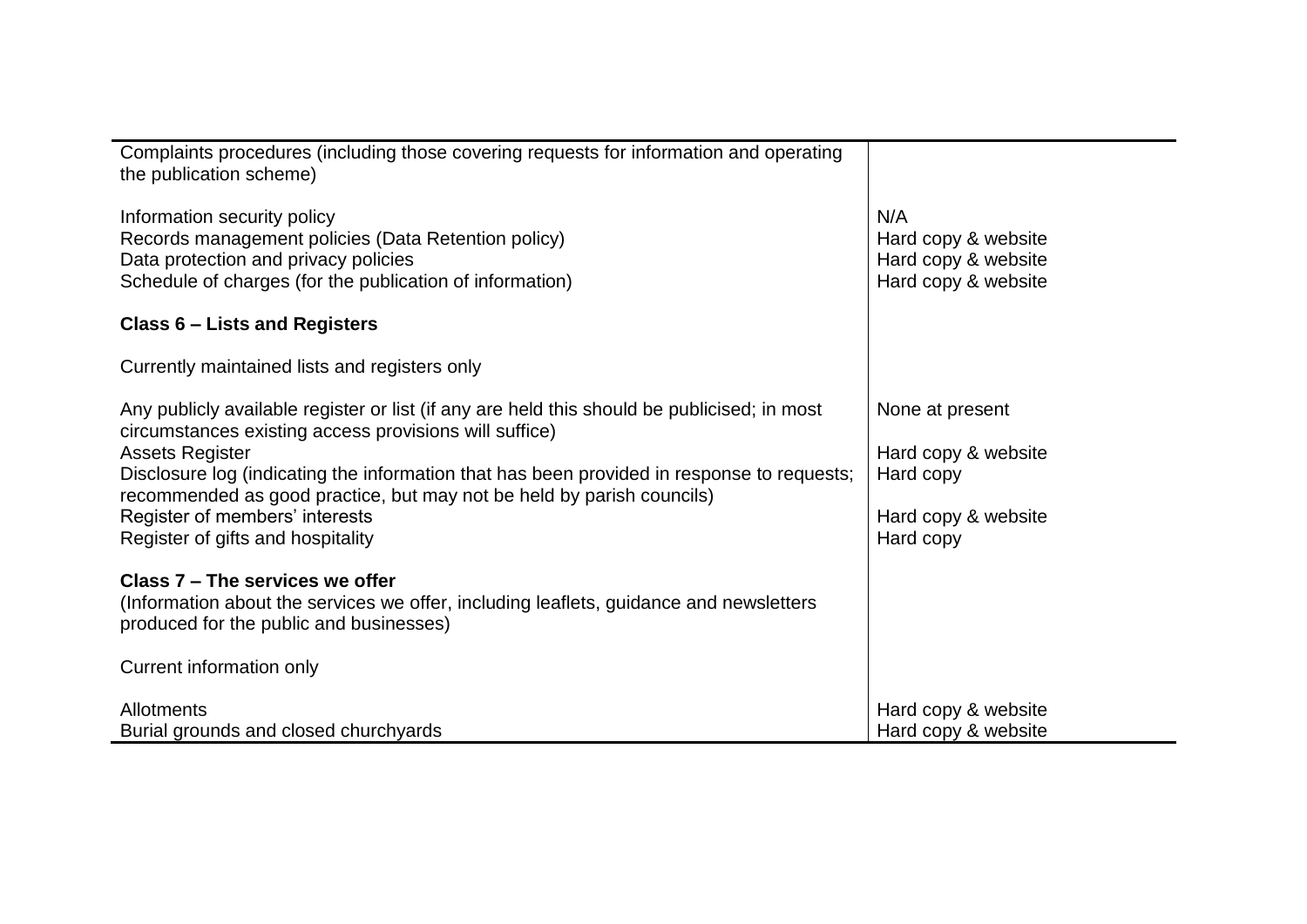| Community centres and village halls                                                     | Website & hard copy (in Town |
|-----------------------------------------------------------------------------------------|------------------------------|
|                                                                                         | Guide)                       |
| Parks, playing fields and recreational facilities                                       | Hard copy & website          |
| Seating, litter bins, clocks, memorials and lighting                                    | Hard copy & website          |
| <b>Bus shelters</b>                                                                     | Hard copy & website          |
| <b>Markets</b>                                                                          | N/A                          |
| Public conveniences                                                                     | N/A                          |
| Agency agreements                                                                       | None at present              |
| A summary of services for which the council is entitled to recover a fee, together with | Hard copy                    |
| those fees (e.g. burial fees)                                                           |                              |
|                                                                                         |                              |

## **Contact details:**

Miss H Johnson Clerk to the Council Heathfield and Waldron Parish Council 73 High Street HEATHFIELD East Sussex TN21 8HU

Tel: 01435 865700 Website: [www.hwpc.org.uk](http://www.hwpc.org.uk/) email: [clerk@hwpc.org.uk](mailto:clerk@hwpc.org.uk)